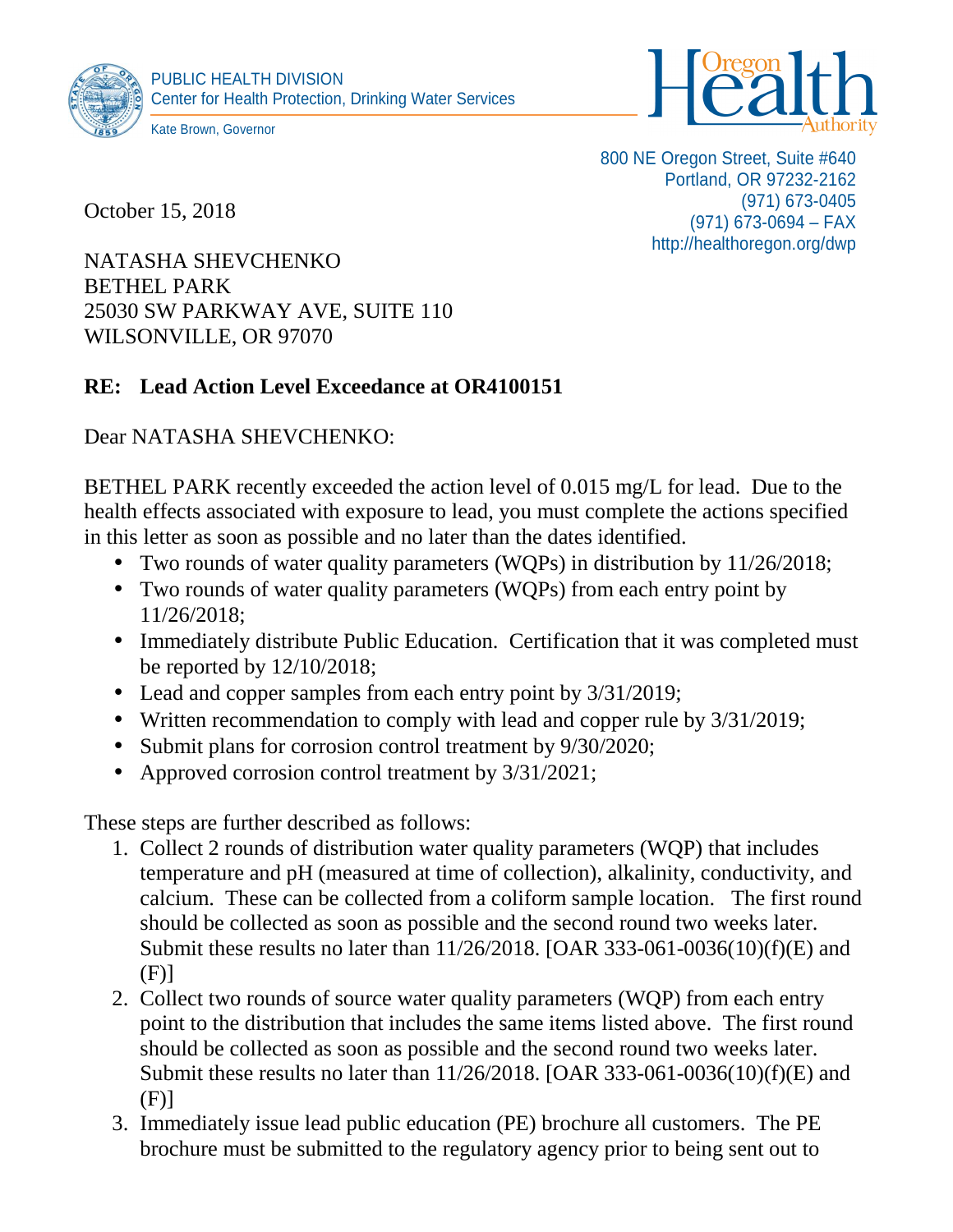customers. Certification that PE was distributed must be submitted no later than  $12/10/2018$ . PE must be redistributed to all customers annually as long as the 90<sup>th</sup> percentile lead action level is exceeded. You must also include the following informational statement on or in each water bill (beginning with the next bill) and no less often than quarterly and as long as the lead action level is exceeded: "*[PWS NAME] found high levels of lead in drinking water in some homes. Lead can cause serious health problems. For more information please call {PWS CONTACT and PHONE NUMBER or PWS WEBSITE (if applicable)]*". [OAR 333-061-0034(5)]

- 4. Collect and submit no later than 3/31/2019 a lead and copper sample from each entry point. These results are needed as soon as possible as they are considered in the next step. [OAR 333-061-0036(10)(g)(A)]
- 5. Using the sample results above, provide a written recommendation to the regulatory agency identifying how you will ensure Lead and Coper are below the action level. You can determine the optimal corrosion control for your system using consultation with regulating agency staff (contact information at the end of this letter) or if eligible, you can also ask the circuit rider for assistance. The letter of recommendation must be submitted to the regulatory agency no later than 3/31/2019. [OAR 333-061-0034(3)]
- 6. Submit the construction plans for the corrosion control treatment no later than 9/30/2020. For more information about submitting plans and the required forms, please see www.healthoregon.org/pwsplanreview/. Be sure to include the required fees with your plan submission. Note: plans must be submitted and approved before treatment is installed. [OAR 333-061-0060 (1) & (3)]
- 7. The approved corrosion control treatment must be installed no later than 9/30/2020. [OAR 333-061-0034(2)(b)(E)]

As a reminder, you must notify those drinking the water at each location of the lead test results within 30 days of receiving them from the lab. A representative copy of the notice and certification of distribution must be submitted by 12/31/2018. The notification must also include the maximum contaminant level goal and the action level for lead with the definitions for these two terms, an explanation of the health effects of lead, a list of steps consumers can take to reduce exposure to lead in drinking water and contact information for your water utility.

You need to submit the above documentation to Drinking Water Services no later than the due dates listed above in one of the following ways:

• Fax the report to  $(971)$  673-0694